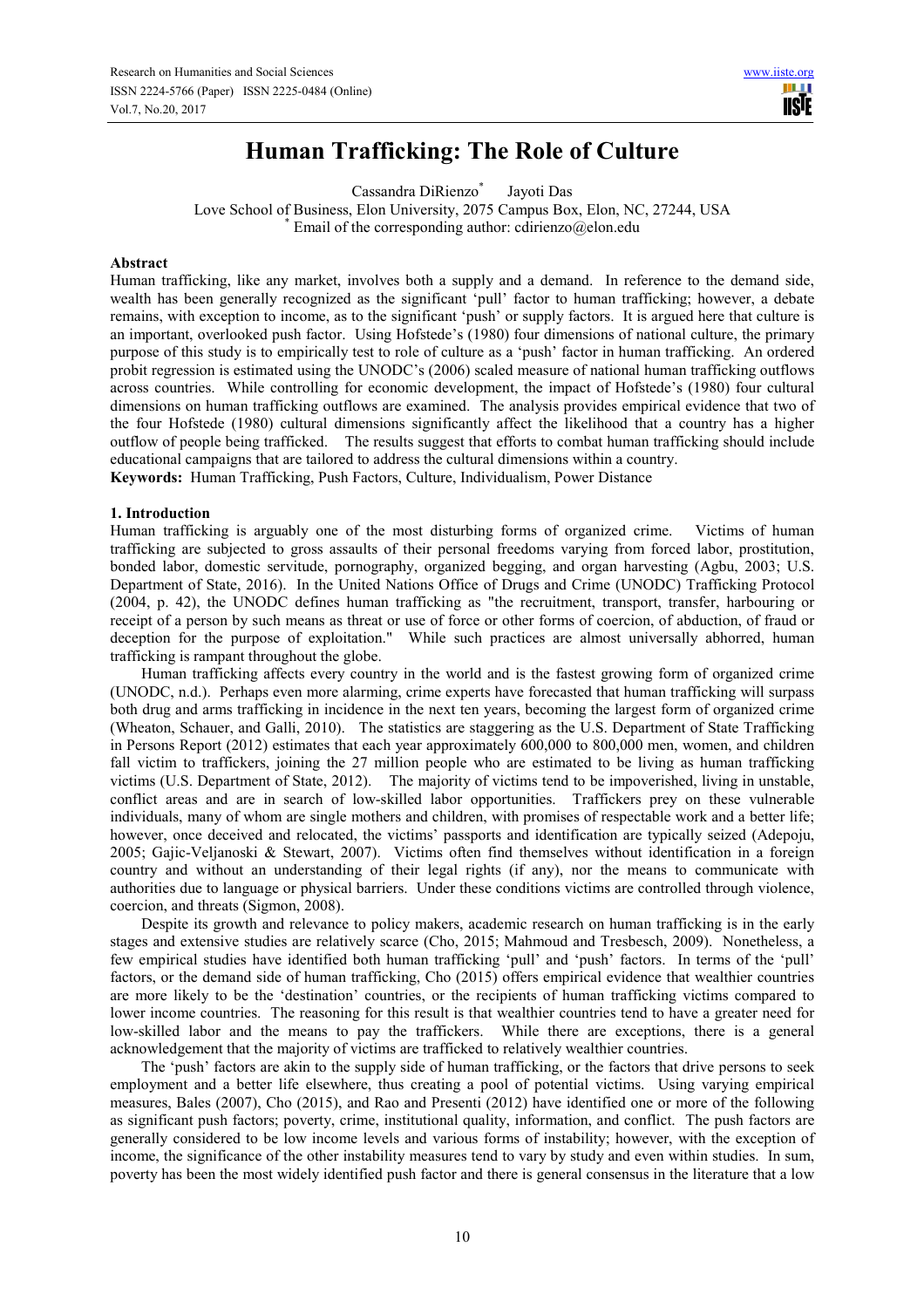income level is a significant factor driving individuals to seek better employment opportunities. Nonetheless, while poor economic conditions can clearly create the impetus for people to seek work and a better life elsewhere, not every impoverished country has a high prevalence of human trafficking victims. Jac-Kucharski (2012, p. 151) states, "there are many poor and autocratic countries in the world, (but) not all of them have high numbers of human trafficking victims." As Jac-Kucharski (2012) suggests, there are likely to be other factors beyond poverty that affect a person's decision to leave their home and seek a better life elsewhere. Thus, while wealth has been generally recognized as the significant 'pull' factor to human trafficking, a debate remains, with exception to income, regarding the other significant 'push' factors.

It is argued here that culture is an important push factor that has been possibility overlooked. While poor economic conditions lay the foundation to seek better work opportunities, the decision to leave one's home and, in many cases, one's family arguably involves a multitude of factors, many of which are tied to cultural values. When contemplating the decision to migrate in search of a better life, individuals are likely to consider how their move will be supported or shunned by their community. Are decisions to better oneself accepted? Is it permissible to leave one's community and possibly break away from traditions? Cultural values are likely to influence not only whether an individual even considers relocating, but also the decision to act and leave one's home in search of a better life. As Goldschmidt (2006, p. 181) states, "culture should be the prime focus for explaining individual actions in society and for describing economic phenomena" and Guiso et al. (2006) argue that cultural-based explanations can enhance our understanding of economic outcomes. Further, Granato et al. (1996, p. 607) state that, "it is not an either/or proposition: culture and economic factors play complementary roles." These studies suggest that culture plays a significant role in an individual's economic decision making and ignoring the effect of culture leaves us with an incomplete picture of economic outcomes.

It is theorized here that cultural values play a significant role in supply side of human trafficking. Using a cross-country data set, the primary purpose of this study is to empirically test to role of culture as a 'push' factor in human trafficking while controlling for income levels. The next section offers a more extensive review of the human trafficking and cultural values literature and presents a theoretical argument for the role of culture as a push factor.

#### **2. Background on Human Trafficking and Culture**

As noted above, the academic research on human trafficking is scarce, especially in economics (Mahmoud and Tresbesch, 2009; Rao and Presenti, 2012). Much of the existing research has identified the intrinsic link between human trafficking and migration (Cho, 2015; Mahmoud and Tresbesch, 2009; Rao and Presenti, 2012). Migrating populations tend to be vulnerable populations as they are often poor, less informed, and face language barriers. In their weakened state traffickers are more likely to prey on migrating populations, or those who are seeking to migrate. Given the established link between human trafficking and migration in the literature, researchers have recently considered the preceding step to identify the factors that drive people to seek a better life.

In this vein, in an extensive cross-country analysis, Cho (2015) finds that income, fertility rates, information flows, percentage of Muslims in the total population, transitioning economies, and the share of food, beverage, and tobacco industries in GDP are the most robust human trafficking push factors. In reference to female victims, Jac-Kurcharski (2012) identifies income inequality and poor protection of women's rights as factors that are likely to create a pool of human trafficking victims and, in a sub-Saharan Africa study, Adepoju (2005, pg. 83) describes how women are often victimized by traffickers "...as a result of poverty, rural-urban migration, unemployment, broken homes, displacement, and peer influence." Further, in a regression analysis Bales (2007) finds that poverty, conflict, and the prevalence of corruption are all predictors of human trafficking. Bales (2007, pg. 269) summarizes the broad factors that cause human trafficking as "…the greed of criminals, economic pressures, political instability, and social and cultural factors." With the notable exception of poverty or income levels, the other factors identified as drivers of human trafficking tend to vary by study and even within studies.

#### *2.1 Culture as a Push Factor*

Mahmoud and Tresbesch (2009, pg. 4) state, "(t)hese factors certainly exacerbate the trafficking problem, but may not explain it at its core." This sentiment is echoed by Jac-Kucharski (2012) who notes that there are many countries in which the conditions are ripe for human trafficking, but not all of these countries have a high prevalence of human trafficking victims. Thus, in regard to the drivers or push factors of human trafficking, there is a missing piece. Mahmoud and Tresbesch (2009, pg. 4) suggest that this underlying push factor "…is first and foremost the wish for a better life abroad that puts millions of people at risk for exploitation." This asks the question, what are the factors that drive some living in poor economic conditions to seek a better life abroad, while others living in similar conditions choose to stay? It is hypothesized here that cultural values play a critical role in this decision. Further, with the exception of income, the other push factors identified in the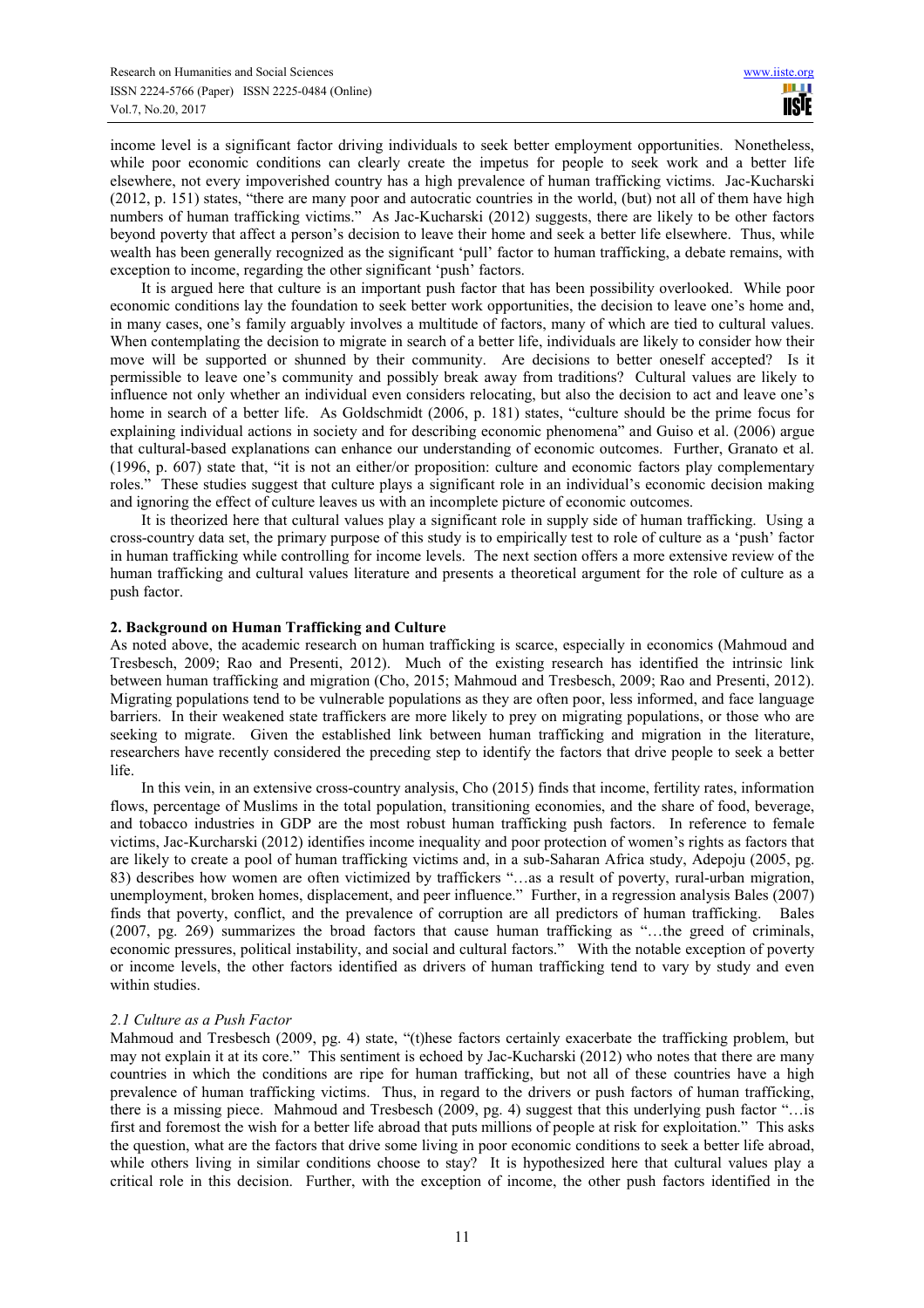literature vary by study, which can mean that these factors are serving as proxies for other unidentified factor(s) such as culture. For example, Cho (2015) finds that the percentage of Muslims in the total population negatively affects a country's outflow of human trafficking victims and it is possible that the percentage of Muslims within a country is serving as a proxy for cultural values.

Culture has been defined by a multitude of researchers and there is not a single, agreed upon definition in the literature. Guiso et al. (2006, pg. 2) define culture as, "…those customary beliefs and values that ethnic, religious, and social groups transmit fairly unchanged from generation to generation." Granato et al. (1996, pg. 608) refer to culture as "…a system of basic common beliefs that help shape the behavior of people in a given society." Kroebner and Kluckhohn (1952, pg. 13) describe culture as, "...patterns, explicit and implicit, of and for behavior acquired and transmitted by symbols, constituting the distinctive achievement of human groups." Further, Hofstede (1980, pg. 21) defines national culture as the "…collective programming of the mind which distinguishes the members of one human group from another." While the definitions clearly differ, a common thread appears to be that culture is considered to be a system of beliefs and/or values within a group that influence the behavior of individuals in this groups. Further, these beliefs and/or values differ from group to group and are passed down generationally to group members. Although the definitions suggest an intrinsic link between cultural values and individual decision making, Getz and Volkema (2001) explicitly state that culture affects both individual and organizational behavior and that cultural values influence decisions.

In regards to the push factors of human trafficking and the decision to leave one's home in search of better employment opportunities, the previous research has identified a connection between culture and work decisions. Specifically, Fernández and Fogli (2005) provide empirical evidence that cultural values play a significant role in work and fertility choices of American women. In a cross-country study, Sagie et al. (1996a) find that differences in cultural values affect individuals' attitudes toward personal of shared responsibilities in the work place. Sagie et al. (1996b) define work values as the importance an individual gives to an outcome obtained at work and note that culture plays a significant role in the pattern of work values. Further, Sagie et al. (1996b) describe culture as the background data, or the antecedent to work values. In reference to making decisions in which individuals lack previous experience, Guiso et al. (2006) note that in these situations, which include work related decisions, choices must be based on prior beliefs and that culture plays an important role.

In reference to work values literature, Sagie et al. (1996b) state that the literature tends to overlook crosscultural dimensions that they argue are most relevant to the work domain. In sum, researchers such as Goldschmidt (2006) and Granato et al. (1996) argue that culture is an integral part of socio-economic outcomes and that models that include both culture and economic values are superior to those that emphasize only one of the two. As Granato et al. (1996, pg. 626) describe, both cultural and economic arguments matter and "(n)either supplants the other." In summary, Granato et al. (1996) state that future research needs to treat these two explanations – economic and culture – as complementary rather than separate.

## **3. Measuring Human Trafficking and Culture**

#### *3.1 Human Trafficking*

Many researchers such as Cho (2015), Crane (2013), Gajic-Veljanoski and Stewart (2007), and Mahmoud and Trebesch (2009) have noted the exceptional challenge of obtaining reliable, representative data on human trafficking. By its very nature, human trafficking is an underground, criminal activity. Traffickers exert much effort to conceal the crime and the victims are often unable to report the crime due to a lack of information and physical and/or language barriers. Cho (2015) notes that it is very difficult to distinguish incidents of human trafficking from illegal migration and forced labor. As Aronowitz (2009, pg. 15) states, "(b)ecause of its clandestine nature and the hidden economies in which trafficked victims are forced to work, accurate statistics on the magnitude of the problem are elusive and available statistics are notoriously unreliable." Thus, obtaining reliable data on human trafficking is remarkably difficult and any measure of human trafficking should be considered an estimate.

Despite these challenges, the UNODC (2006) offers an incident reporting index that grades the level of human trafficking in/outflows by country on a scale of 1 to 5, where 5 indicates the highest degree of human trafficking in/outflows. The index is based on incidences codes in international reports and media that are aggregated over the period 1996 to 2003 and the indices are available for up to 161 countries. Given the focus on the 'push' factors of human trafficking, the UNODC (2006) scaled data on country outflows is used to proxy the level of human trafficking supply. The UNODC (2006) provides scaled, outflow data for 127 countries.

In reference to the outflow data, the UNODC places eleven countries (Albania, Belarus, Bulgaria, China, Lithuania, Nigeria, Moldova, Romania, Russia, Thailand, and Ukraine) at the 'Very High' end of the origin country scale, representing the countries with the greatest number human trafficking victims. Armenia, Cambodia, Mexico, Philippines, and Poland are examples of countries listed on the 'High' origin country scale and examples of countries at 'Medium' level are Cameroon, Indonesia, Singapore, and Turkey. Examples at the 'Low' end are Argentina, Botswana, Canada, Rwanda, and the United States and examples at the 'Very Low'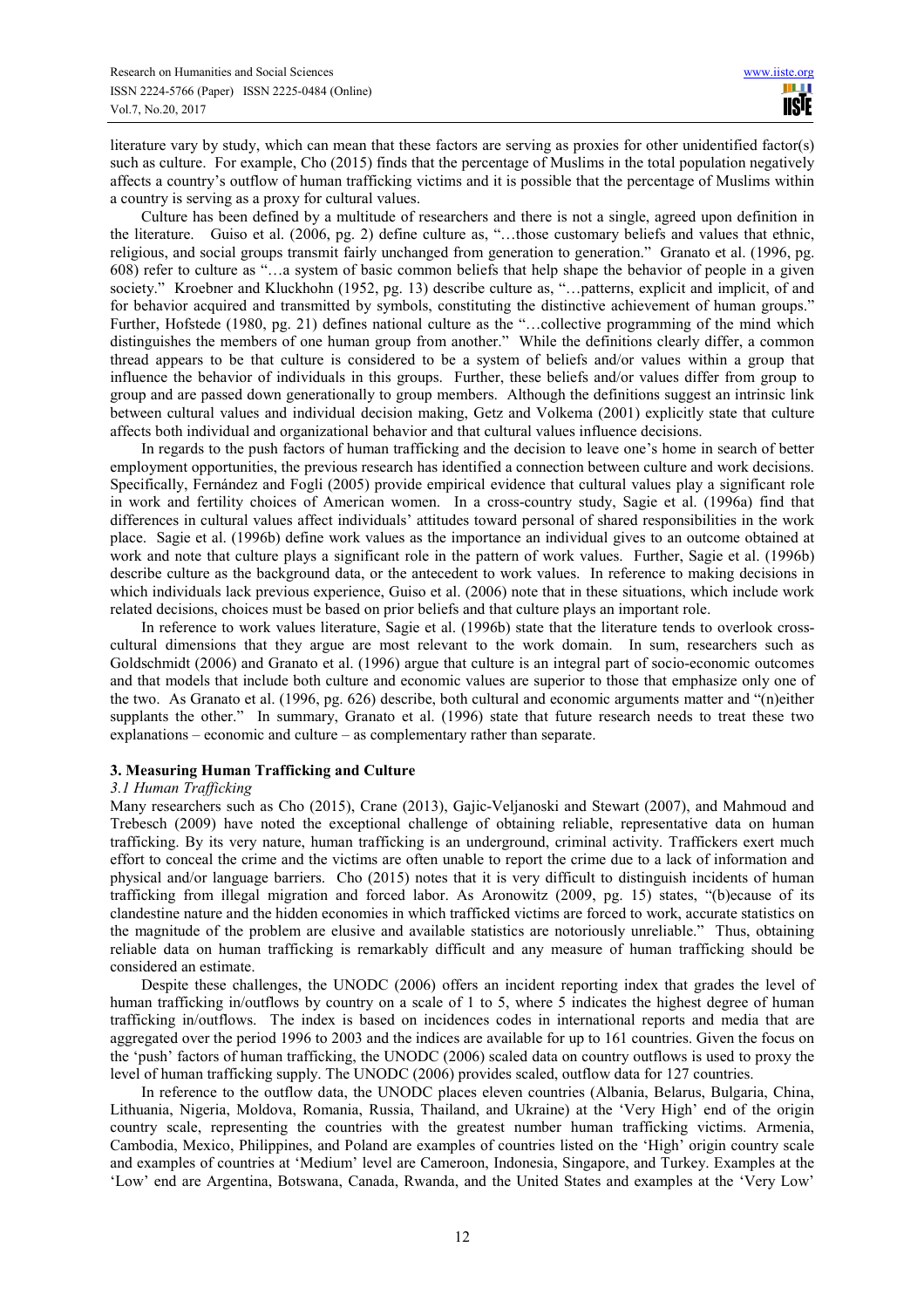scale are Brunei, Chili, Uruguay, and Yemen. These countries are offered for example purposes and a complete list of countries is provided by the UNODC (2006).

#### *3.2 Culture*

In reference to culture, Hofstede's (1980) dimensions of national culture are used to proxy cultural values. Hofstede (1980) originally identified four statistically independent cultural dimensions through an analysis for survey data on work related values given to more than 117,000 IBM employees working in 40 different countries from 1967 to 1973. Hofstede later extended his analysis to cover approximately 70 countries. Hofstede's (1980) labeled the four dimensions of national culture as 'power distance', 'individualism', 'masculinity', and 'uncertainty avoidance'. Researchers such as Brett and Okumura (1998), Schwartz (1994), and Steenkamp (2001) have criticized Hofstede's cultural dimensions; however, as Drogendijk and Slangen (2006) discuss, over time the cultural dimensions have been validated by several studies (Van Oudenhoven, 2001 and Søndergaard, 1994). A discussion of each of the four national cultural dimensions follows with a hypothesized relationship to the prevalence of human trafficking victims.

## *3.2.1 Power Distance*

Hofstede (2010, pg. 61) defines the power distance dimension as "the extent to which the less powerful members of institutions and organizations within a country expect and accept that power is distributed unequally." Hofstede (2010) notes that institutions are defined as family, school, and the community and organizations are places of work. In regard to high power distance countries, Husted (2000) notes that these countries are prone to paternalism, referring to a system in which those in power provide favors to subordinates in exchange for their loyalty. In these environments, Husted (2000) suggests that subordinates are more likely to tolerate a superior's unethical or questionable behavior. Cohen et al. (1996) take this argument one step further and suggest that those living in high power distance countries are more likely to view any questionable business practice as ethical. Further, in high power distance countries Getz and Volkema (2001) theorize that, although the underclass are more likely to accept large disparities in power and wealth, this situation is unlikely to be preferred by the underclass. Getz and Volkema (2001) argue that in these environments, the underclass may try to find creative ways for raising their standard of living and this is likely to intensify in times of economic hardship.

Power distance should play a role in the decision to migrate in search of a better life elsewhere. Specifically, if those living in high power distance countries are more likely to view any questionable or suspect business practice as ethical, they are more likely to be unaware that they could be getting involved in activities that are illegal or criminal. Further, following Getz and Volkema (2001), in high power distance countries the underclass accept their condition; however, there must also be the acknowledgement that by accepting their condition, the underclass must also recognize that in order to elevate their standard of living, they need to consider innovative methods outside of their institutional structure. In other words, in high power distance countries, the underclass accept the unequal distribution of power and wealth, but as Getz and Volkema (2001) discuss, this does not mean this is the underclass' preferred state. Further, if the underclass desire to change their economic state, they are less likely to consider ways to advance within their society as there is an understanding of the class system and there is little to no means for movement from under to upper class. Thus, in order to improve their standard of living, the underclass are more likely to consider methods outside of their institutional structure, which can include migrating elsewhere in search of better employment opportunities. Thus it is hypothesized that: *H1: The greater the power distance within a country, the greater its human trafficking outflow.* 

#### *3.2.2 Individualism*

Hofstede (2010, pg. 92) defines the individualism dimension as pertaining to "societies in which the ties between individuals are loose: everyone is expected to look after him- or herself and his or her immediate family." On the other end of the scale, Hofstede (2010, pg. 92) defines collectivism as pertaining to "societies in which people from birth onward are integrated into strong, cohesive in-groups, which throughout people's lifetime continue to protect them in exchange for unquestioning loyalty." Ralston et al. (1997) state that the individualismcollectivism dimension has widely been recognized as a powerful indicator of differences among societies. Further, both Sagie et al. (1996) and Husted (2000) note that this dimension is particularly related to the work values domain and Husted (2000) states that this dimension is one of the most widely used cultural dimensions in cross-cultural management research. In individualistic cultures, Getz and Volkema (2001) note that individuals set their objectives based on what is best for themselves. Alternatively, in collectivist societies, Triandi and Bhawuk (1997) argue that deviations from group norms and customs are considerably less tolerated relative to such deviations in individualistic societies.

The degree of individualism within a country should be closely linked to the decision to migrate in search of a better life. Following Hofstede (2010) and Getz and Volkema (2001), in individualistic societies, decisions are made based on what is best for the individual and their immediate family. In other words, in individualistic societies, there is an expectation that an individual will place their needs and desires above that of the group or the community. In these societies and in times of economic hardship, the desire to better oneself and their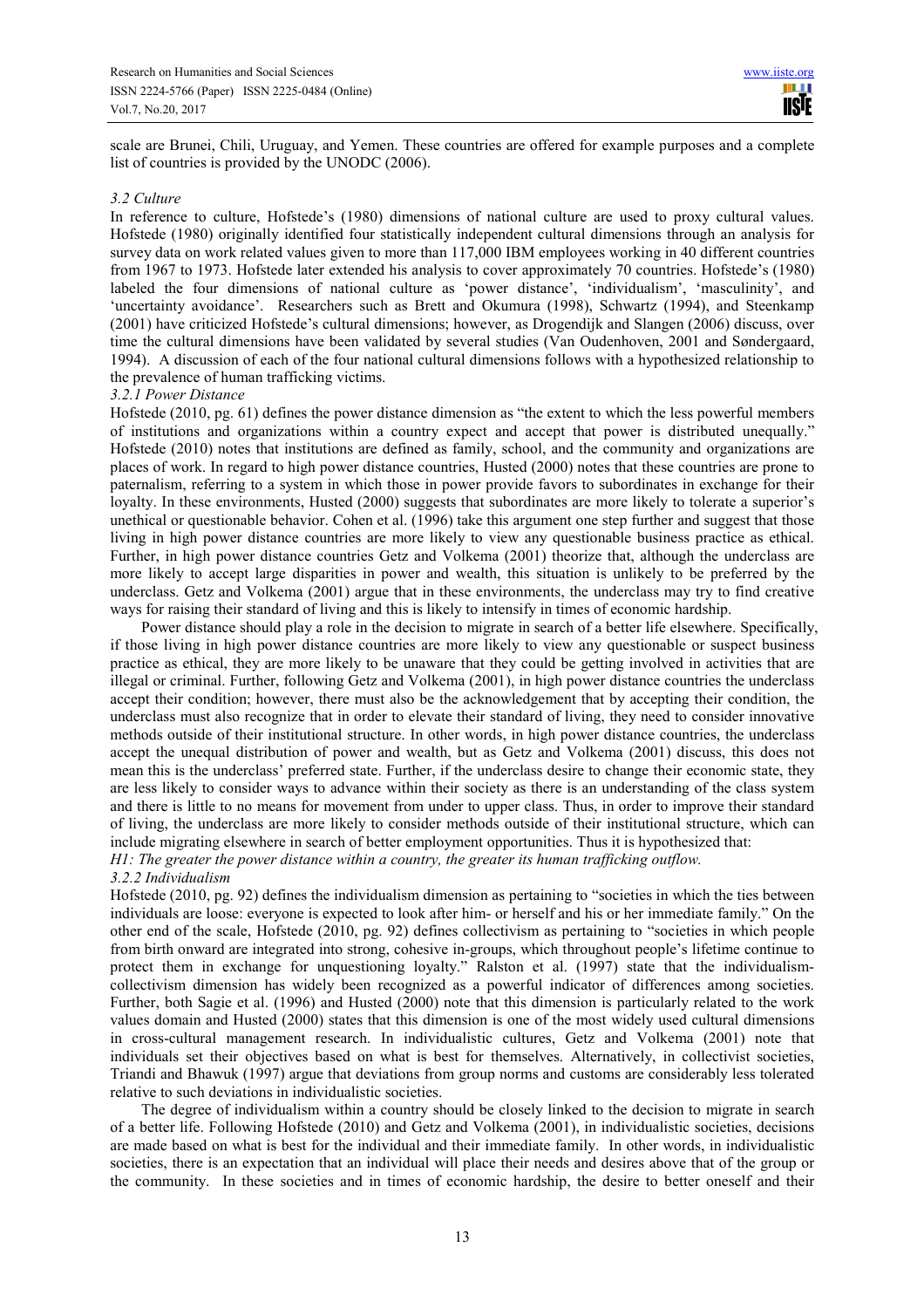immediate family by migrating in search of better employment opportunities is more likely to be an accepted and perhaps even expected. Further, as Triandi and Bhawuk (1997) describe, individualistic societies are more tolerant of decisions to deviate from the group. In reference to migration, individuals are not only deviating from their group, but they are physically leaving their community. A country with a strong individualistic culture is more likely to support an individual's decision to migrate in search of a better life, while this same decision is likely to be shunned in a collective society. In sum, those facing economic hardship in an individualistic society are more likely to consider the possibility of leaving their community in pursuit of a better life and, considering that a decision to migrate is more likely to be supported in such societies, individuals facing these decisions are more apt to act on their desires and chose to migrate. Thus, it is hypothesized that:

*H2: The greater the individualism within a country, the greater its human trafficking outflow. 3.2.3 Masculinity* 

Hofstede (2010, pg. 140) defines a society as masculine "when emotional gender roles are clearly distinct: men are supposed to be assertive, tough, and focused on material success, whereas women are supposed to be more modest, tender, and concerned with the quality of life." Further, Hofstede (2010, pg. 140) defines a society as feminine "when emotional gender roles overlap: both men and women are supposed to be modest, tender, and concerned with the quality of life." In masculine societies, Getz and Volkema (2001) discuss the importance of material success and the emphasis on competition. In feminine societies, Getz and Volkema (2001) describe the emphasis on values such as helpfulness, nurturance, and humility.

In reference to the decision to seek a better life, the above suggests that individuals in masculine societies should be more willing to migrate to search for material success, or at least better economic conditions. Nonetheless, researchers have been divided on the role of masculine culture in work related situations. Specifically, Cohen et al. (1996) are divided on the directional effect of masculinity on the likelihood of a culture to view questionable business practices as ethical. On the one hand, a masculine society triumphs achievement and competition and it would appear that, in a masculine society, those faced with economic hardship would be expected to do anything within their means to obtain better economic conditions. Alternatively, feminine societies value quality of life, which decreases with economic hardship. While an argument can be made that individuals from feminine cultures are likely to seek a better quality of life, it is theorized here that masculine societies are more likely to migrate in search of economic success. Considering that essentially all of the values in a masculine society are linked to material success, it is hypothesized that:

*H3: The greater the masculinity within a country, the greater its human trafficking outflow.* 

## *3.2.4 Uncertainty Avoidance*

Hofstede (2010, pg. 191) defines the uncertainty avoidance dimension as the "extent to which the members of a culture feel threatened by ambiguous or unknown situations." Husted (2000) refers to uncertainty avoidance as an intolerance of ambiguity. Getz and Volkema (2001) describe that during times of economic hardship, the structure of high uncertainty avoidance cultures are likely to support measures of economic austerity and individuals facing risks to their essential needs are more likely to work through informal channels to meet their needs. Interestingly, Husted (2000) states that greater tolerance for ambiguity, or low uncertainty avoidance, fosters flexibility, creativity, and innovation.

Getz and Volkema (2001) and Husted (2000) suggest competing hypotheses for the role of uncertainty avoidance in the decision to migrate in search of a better life. Following Getz and Volkema (2001), in high uncertainty avoidance cultures, individuals facing the uncertainty associated with economic hardship are more likely to consider other channels to improve their economic state and create the desired stability. Alternatively, Husted (2000) suggests that those living in high uncertainty avoidance cultures may not have the flexibility needed to consider migration as it can be considered radical or innovative solution. While the literature suggests opposing effects of uncertainty avoidance on the decision to seek a better life elsewhere, it is hypothesized that those living in high uncertainty avoidance cultures are less likely to migrate as there is considerable uncertainty and ambiguity associated with migration. Thus, the fourth hypothesis is stated:

*H4: The greater the uncertainty avoidance within a country, the lesser its human trafficking outflow.* 

Each of Hofstede's (1980) cultural dimensions are scaled from zero to 100. Higher values indicate a greater degree of the cultural dimension and lower values suggest less of the cultural dimension. For example, a country with an Individualism score close to 100 would be considered highly individualistic, whereas a country with an Individualism score closer to zero would be considered to be strongly collective.

## **4. Methodology**

## *4.1 Ordered Probit Model and Assumptions*

As described above, the UNODC grades the level of human trafficking outflows by country on a scale of 1 to 5 with a value of 1 representing a 'Very Low' level of human trafficking outflow, 2 representing a 'Low' level, 3 a 'Medium' level, 4 a 'High' level, and 5 a 'Very High' level. Given the discrete and ordered nature of the outflow data, an ordered probit model is selected to test the above hypotheses. A few assumptions are required for an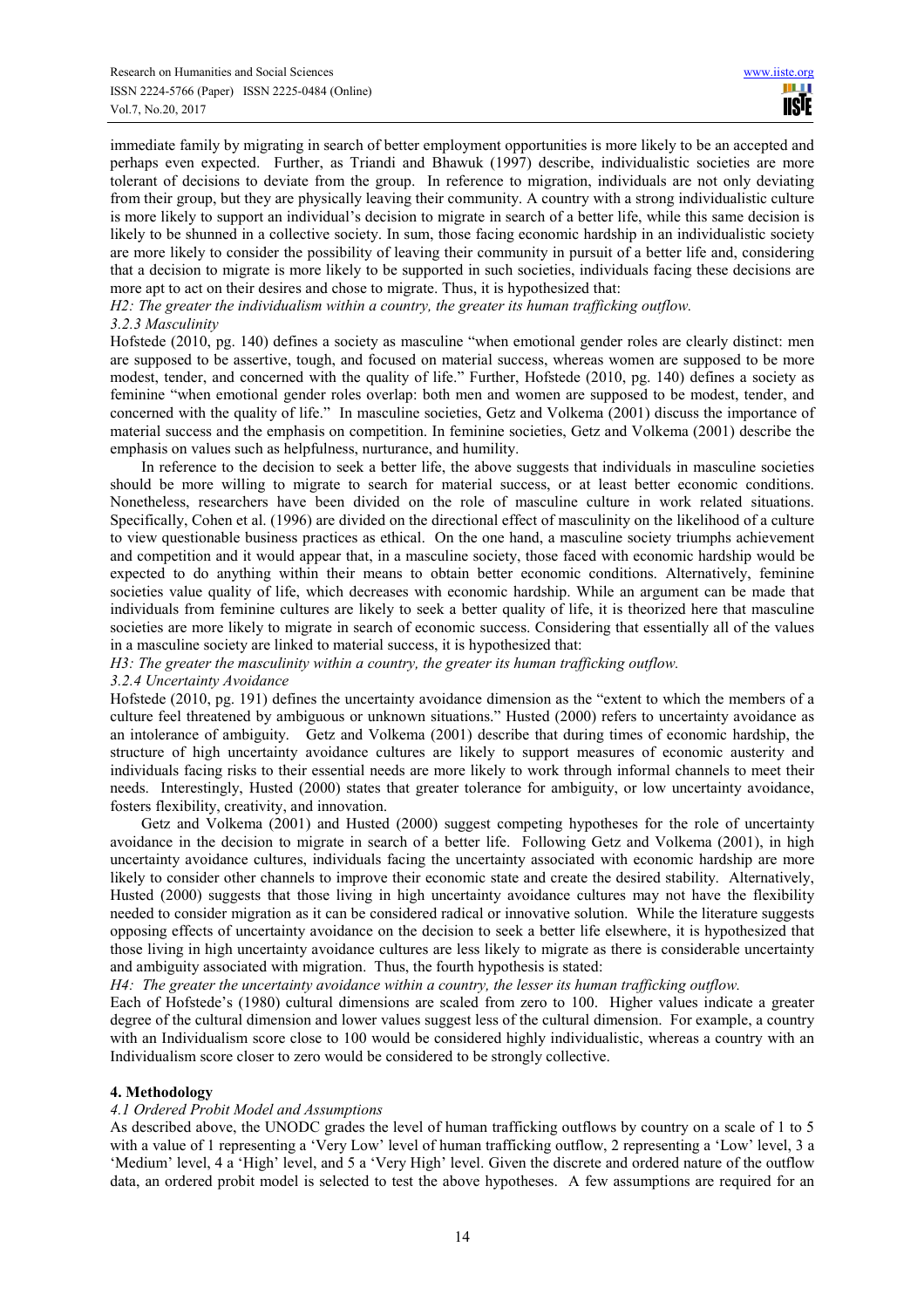ordered probit model and warrant discussion. First, it is assumed that the error term is normally distributed and maximum likelihood is used to estimate the coefficients.

Second, and perhaps more importantly, the proportional odds ratio, or parallel regression, is also assumed. This assumption presumes that the relationship between all pairs of groups is same, yielding only one set of coefficients across all groups. In other words, the set of coefficients that describe the relationship between the variables in the "Very Low" human trafficking outflow group is assumed to be the same as the set of coefficients that describe the relationship between the variables in all other groups; 'Low', 'Medium', 'High', and 'Very High', which returns only one set of coefficients across all cut-off points in the ordered probit model. The proportional odds ratio assumption is made in recognition of the relatively small data set and the imperfect nature of human trafficking data. Specifically, the UNODC (2006) ranks countries on their human trafficking outflows based on aggregated incidences codes in international reports and media and while this approach and methodology is sound, it must be acknowledged that given the clandestine nature of the activity, any measure of human trafficking should be considered an estimate of a true, but unknown value. Assuming a unique set of coefficients for each of the UNODC (2006) groups presumes that the categories or groups are perfectly defined and clearly distinct from each other, which, given the relatively small data set and challenges with accurately measuring human trafficking data, is difficult to justify. Given the nature of the data, the proportional odds ratio assumption is made.

#### *4.2 Control Factors*

Although the cultural variables described above of are of primary interest, it is important to control for other factor(s) identified as significant 'push' factors. As discussed above, with the exception of income, other human trafficking push factors tend to vary by study and even within studies, which can mean that these factors are correlated with other unidentified factor(s) such as culture. Given the focus on the role that culture plays as a push factor, the level of income, or the level of economic development, is used as the primary control factor. Specifically, the (ln) GDDPC is used as the measure of income, or the overall level of economic development at the country level as this factor has been consistently identified by researchers as a significant driver of human trafficking. Further, many of the arguments regarding the effect of the cultural dimensions on the decision to migrate are based on economic conditions, thus controlling for income levels is necessary.

|               | PDI     | IDV    | MAS     | UAI   | <i>LnGDPPC</i> |
|---------------|---------|--------|---------|-------|----------------|
| Mean          | 67.65   | 34.04  | 47.24   | 65.73 | 8.88           |
| St. Deviation | 16.98   | 20.65  | 17.15   | 22.49 | 1.18           |
| Minimum       | 35      | 6      | 9       | 8     | 5.87           |
| Maximum       | 100     | 91     | 100     | 98    | 10.89          |
| Count         | 51      | 51     | 51      | 51    | 51             |
|               |         |        |         |       |                |
|               | PDI     | IDV    | MAS     | UAI   | <b>LnGDPPC</b> |
| PDI           |         |        |         |       |                |
| IDV           | $-0.54$ |        |         |       |                |
| MAS           | 0.315   | 0.056  |         |       |                |
| UAI           | 0.06    | $-0.1$ | $-0.21$ |       |                |
| LnGDPPC       | $-0.26$ | 0.478  | $-0.02$ | 0.119 |                |

## *4.3 Descriptive Statistics*

Table 1 provides the summary statistics and correlation estimates for each of the variables included in the analysis. As indicated in Table 1, the data is available for 51 countries, with the culture data generally being the limiting factor. The correlation matrix indicates that the independent variables are not highly correlated. Further, Table 2 provides a list of the countries used in the analysis divided into the UNODC's (2006) five categories. Given the relatively few observations in some of the categories, two models are estimated. The first model uses all five categories of the UNODC (2006) data in the dependent variable; however, the first model has a limited number of observations in some of the categories, which lessens confidence in the estimation results. Thus, a second model is estimated using a reduced number of UNODC (2006) groupings. Specifically, the second model reduces the five categories to three by collapsing the groupings of 'Very Low' and 'Low' into one category and collapsing the groupings of 'Very High' and 'High' into one category, while maintaining the 'Medium' category.

| Table 1. Descriptive Statistics and Correlation Matrix |  |                |  |  |
|--------------------------------------------------------|--|----------------|--|--|
|                                                        |  | $\overline{p}$ |  |  |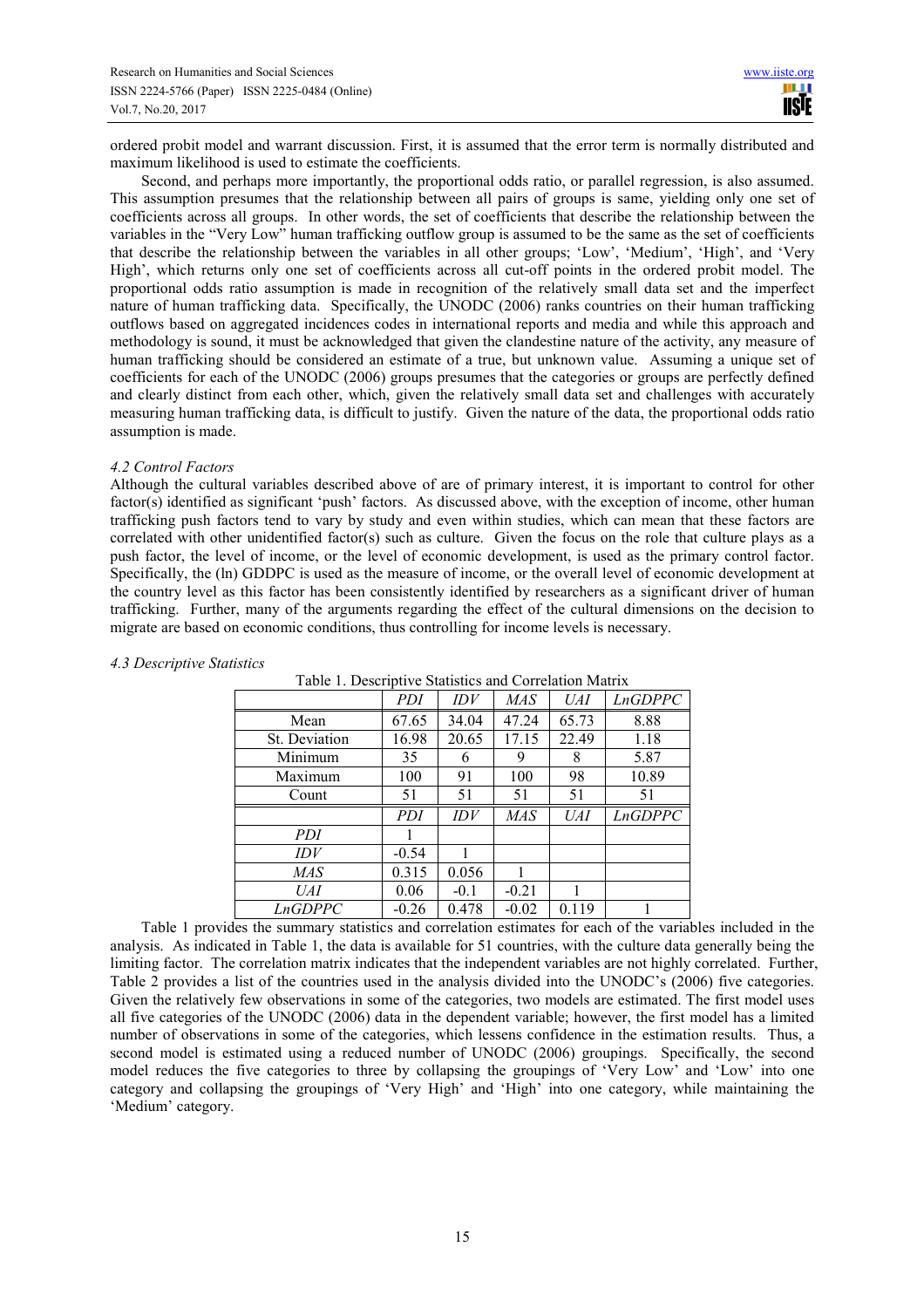| <b>Very High</b> | High          | <b>Medium</b> | Low         | <b>Very Low</b> |
|------------------|---------------|---------------|-------------|-----------------|
| Bulgaria         | Bangladesh    | Croatia       | Argentina   | Chile           |
| China            | <b>Brazil</b> | Ecuador       | Canada      | Costa Rica      |
| Lithuania        | Colombia      | El Salvador   | Iran        | Jamaica         |
| Nigeria          | Czech Rep     | Ethiopia      | Korea South | Netherlands     |
| Romania          | Estonia       | Hong Kong     | Panama      | Uruguay         |
| Russia           | Ghana         | Indonesia     | U.S.A.      |                 |
| Thailand         | Guatemala     | Kenya         |             |                 |
|                  | Hungary       | Malaysia      |             |                 |
|                  | India         | Peru          |             |                 |
|                  | Latvia        | Serbia        |             |                 |
|                  | Mexico        | Singapore     |             |                 |
|                  | Morocco       | Slovenia      |             |                 |
|                  | Pakistan      | Tanzania      |             |                 |
|                  | Philippines   | Turkey        |             |                 |
|                  | Poland        | Venezuela     |             |                 |
|                  | Slovak Rep    | Zambia        |             |                 |
|                  | Vietnam       |               |             |                 |

# $T1120$  C  $\cdot$  L INODC (2006) O

#### *4.4 Ordered Probit Model*  Model 1 is defined as:

 $y^* = \beta_o + \beta_l LnGDPPC + \beta_2 PDI + \beta_3 IDV + \beta_4 MAS + \beta_5 UAI + \varepsilon$ 

Where  $v^*$  is the UNODC's scaled incident reporting index for human trafficking origin countries with values of 5 representing those countries with the greatest human trafficking outflow, or the countries from which the most human trafficking victims originated, and 1 the least. Further, *LnGDPPC* is the natural log of GDP per capita, *PDI* is the power distance cultural dimension, IDV the individualism dimension, *MAS* is the masculinity dimension, and *UAI* is the uncertainty avoidance dimension. The estimate of  $\beta_l$  is expected to be negative as lower income, or greater economic hardship, encourages migration, thus increasing the pool of potential victims. Further, the hypotheses suggest a positive sign on the estimates of  $\beta_2$ ,  $\beta_3$ , and  $\beta_4$ , and a negative sign on  $\beta_5$  as cultures that tend to have greater power distance, individualism, masculine values, and lower uncertainty avoidance are theorized to encourage individuals to migrate in search of a better life. Model 2 is defined similarly to Model 1 with the exception that *y\** contains the reduced number of categories of 'Low', 'Medium', and 'High'.

## **5. Results**

The estimated results for Model 1 are presented in Table 3 below.

| Table 3: Model 1 Estimation Results                              |                              |                       |            |         |  |  |
|------------------------------------------------------------------|------------------------------|-----------------------|------------|---------|--|--|
| Parameter                                                        | <b>Estimate</b>              | <b>Standard Error</b> | Chi-Square | p-value |  |  |
| $\mu_{\delta}$ (Intercept 5)                                     | $-1.8990$                    | 1.5429                | 1.5149     | 0.2184  |  |  |
| $\mu_4$ (Intercept 4)                                            | $-0.7759$                    | 1.5283                | 0.2578     | 0.6117  |  |  |
| $\mu_3$ (Intercept 3)                                            | 0.2609                       | 1.5286                | 0.0291     | 0.8645  |  |  |
| $\mu_2$ (Intercept 2)                                            | 0.9057                       | 1.5364                | 0.3475     | 0.5555  |  |  |
| <b>LnGDPPC</b>                                                   | $-0.3037$ *                  | 0.1516                | 4.0125     | 0.0452  |  |  |
| PDI                                                              | $0.0368***$                  | 0.0124                | 8.8507     | 0.0029  |  |  |
| <i>IDV</i>                                                       | $0.0224***$                  | 0.0103                | 4.7564     | 0.0292  |  |  |
| MAS                                                              | $-0.00270$                   | 0.00987               | 0.0747     | 0.7846  |  |  |
| UAI                                                              | 0.00332                      | 0.00702               | 0.2239     | 0.6361  |  |  |
|                                                                  |                              |                       |            |         |  |  |
| Likelihood Ratio Test                                            |                              |                       | 13.5741    | 0.0186  |  |  |
|                                                                  |                              |                       |            |         |  |  |
|                                                                  | <b>Mean Marginal Effects</b> |                       |            |         |  |  |
| <i>LnGDPPC</i>                                                   | $-0.3087966$                 |                       |            |         |  |  |
| PDI                                                              | 0.0347263                    |                       |            |         |  |  |
| IDV                                                              | 0.0206330                    |                       |            |         |  |  |
| MAS                                                              | $-0.0014239$                 |                       |            |         |  |  |
| UAI                                                              | 0.0028941                    |                       |            |         |  |  |
| $*$ $0.11$ $0.001$<br>**ດ∙<br>$\cdot$ $\alpha$ $\alpha$ $\alpha$ |                              |                       |            |         |  |  |

#### Significant at 95% \*\*Significant at 99%

As expected, for Model 1, the estimated sign on  $\beta<sub>l</sub>$  is negative and significant, indicating that countries with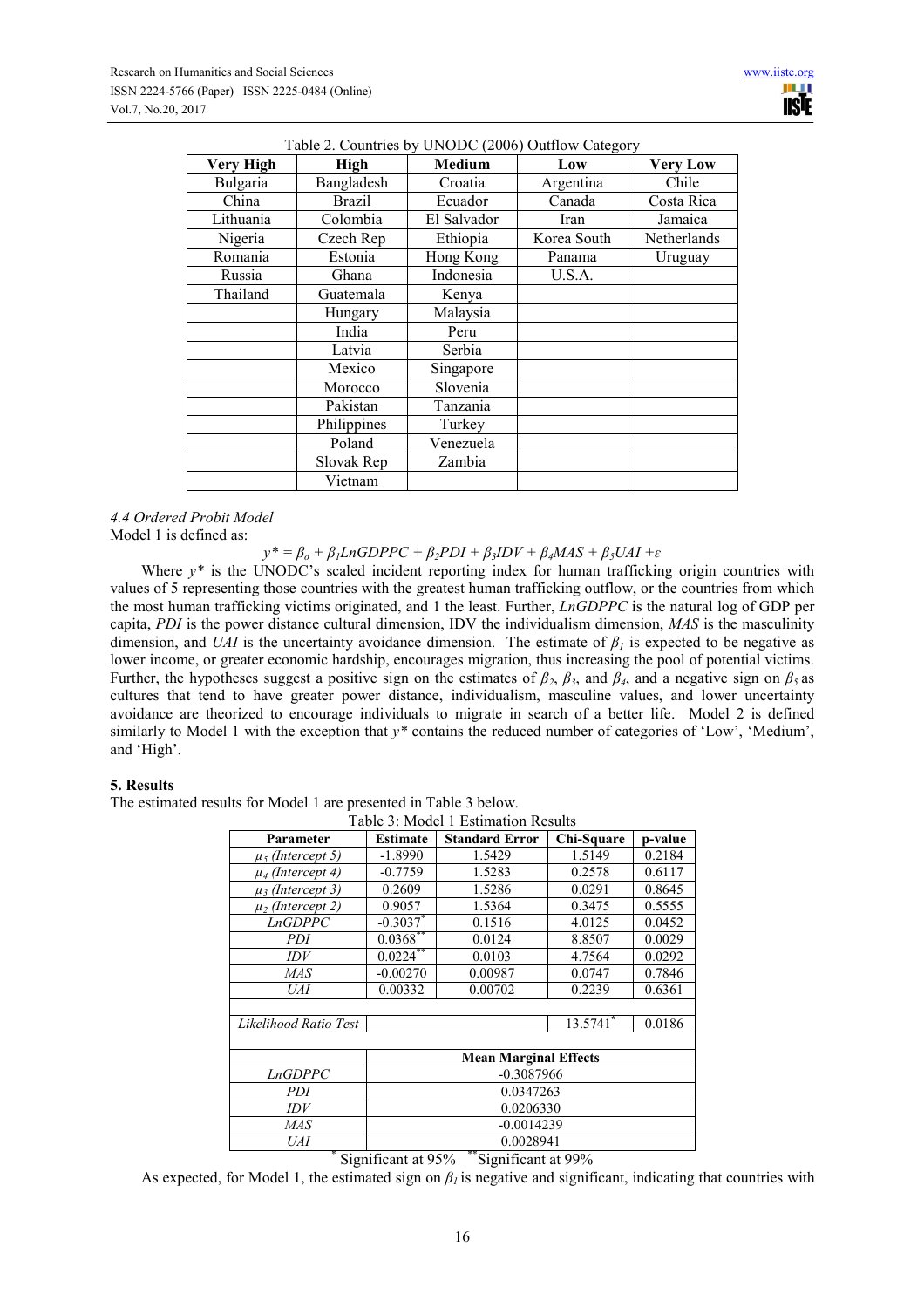lower income per capita are more likely to be associated with a greater prevalence of human trafficking outflows. In other words, low income per capita countries are more likely to be the countries of origin for human trafficking victims. In reference to the hypothesized relationships, H1 is supported as the estimated coefficient for *β2* is positive and significant, offering evidence that high power distance countries are more likely to be countries of origin for human trafficking victims. Further, H2 is also supported given the positive and significant sign on  $\beta_3$ , which indicates that individualistic countries are more likely to be countries of origin for human trafficking victims. H3 and H4 are not supported as the estimated coefficients on  $\beta_4$  and  $\beta_5$  are insignificant. However, as discussed above, there are opposing arguments for the directional effect of both the masculinity and uncertainty avoidance dimensions on the prevalence of human trafficking victims, making it possible for these competing effects to negate each other in this analysis.

The (mean) marginal effects of each of the variables are also provided in Table 3. Given the continuous nature of the independent variables, the (mean) marginal effects measure the instantaneous rate of change in *y\** given a one unit increase in the (respective) independent variable. For example, for *PDI*, if a country's *PDI* value increases by 1 (recall the Hofstede variables are scored on a zero to 100 scale), the dependent variable is estimated to increase by 0.0348 points on the one to five scale. The mean marginal effects for the remaining culture variables are interpreted similarly. For *LnGDPPC* the interpretation is slightly different as it is in log form. Specifically, a ten percent increase in a country's GDPPC is estimated to decrease the dependent variable's value by 0.026 points on the one to five scale.

Although the estimation results from Model 1 offer some support of the hypotheses, there are a limited number of observations in each of the five categories. Model 2 is estimated with the reduced number of categories and the estimated results are provided in Table 4. As described above, the dependent variable for Model 2 represents only three categories as the bottom two and top two UNODC (2006) categories are collapsed. This model uses increased sample sizes across the categories and yields results that closely mirror those of Model 1. Specifically, the estimated results indicate support of H1 and H2 with positive and significant coefficients for  $\beta_2$  and  $\beta_3$ , and  $\beta_1$  remains negative and significant. Thus, reducing the number of categories did not significantly affect the overall hypothesized results; however, the increased sample size within the categories offers more support for the findings.

| Parameter             | Estimate                     | <b>Standard Error</b> | Chi-Square   | p-value |  |
|-----------------------|------------------------------|-----------------------|--------------|---------|--|
| $\mu_3$ (Intercept 3) | $-0.5300$                    | 1.8162                | 0.0852       | 0.7704  |  |
| $\mu_2$ (Intercept 2) | 0.5489                       | 1.8179                | 0.0912       | 0.7627  |  |
| <b>LnGDPPC</b>        | $-0.42\overline{70}^*$       | 0.1765                | 5.8536       | 0.0155  |  |
| PDI                   | $0.0407***$                  | 0.0148                | 7.6035       | 0.0058  |  |
| IDV                   | $0.0291$ *                   | 0.0119                | 5.9200       | 0.0150  |  |
| <b>MAS</b>            | 0.00508                      | 0.0112                | 0.2073       | 0.6489  |  |
| UAI                   | 0.00358                      | 0.00788               | 0.2065       | 0.6495  |  |
|                       |                              |                       |              |         |  |
| Likelihood Ratio Test |                              |                       | $16.5114***$ | 0.0055  |  |
|                       |                              |                       |              |         |  |
|                       | <b>Mean Marginal Effects</b> |                       |              |         |  |
| <b>LnGDPPC</b>        | $-0.2665557$                 |                       |              |         |  |
| PDI                   | 0.0213528                    |                       |              |         |  |
| IDV                   | 0.0153001                    |                       |              |         |  |
| <b>MAS</b>            | 0.0017785                    |                       |              |         |  |
| UAI                   | 0.0026445                    |                       |              |         |  |

Table 4: Model 2 Estimation Results

\* Significant at 95% \*\*Significant at 99%

#### **6. Summary and Discussion**

Human trafficking is a vile crime that exists in every region of the world and it is growing and spreading at an alarming rate. Efforts to combat human trafficking must consider both the supply and the demand side of the crime. In reference to the demand side, or the 'pull' factors, wealth has been identified as playing a key role with the general consensus being that wealthier countries are more likely to have the demand for low-skilled labor and the means to pay traffickers. Alternatively, the supply side, or 'push' factors are not as clearly defined as the results tend to vary across studies, with the exception of economic hardship. Researchers such as Mahmoud and Tresbesch (2009) and Jac-Kucharski (2012) have implied that there is a missing piece to the factors driving the supply side of human trafficking.

It is hypothesized here that the decision to leave one's home to seek a better life elsewhere depends on more variables than poor socio-economic conditions. While economic hardship certainly contributes to the decision to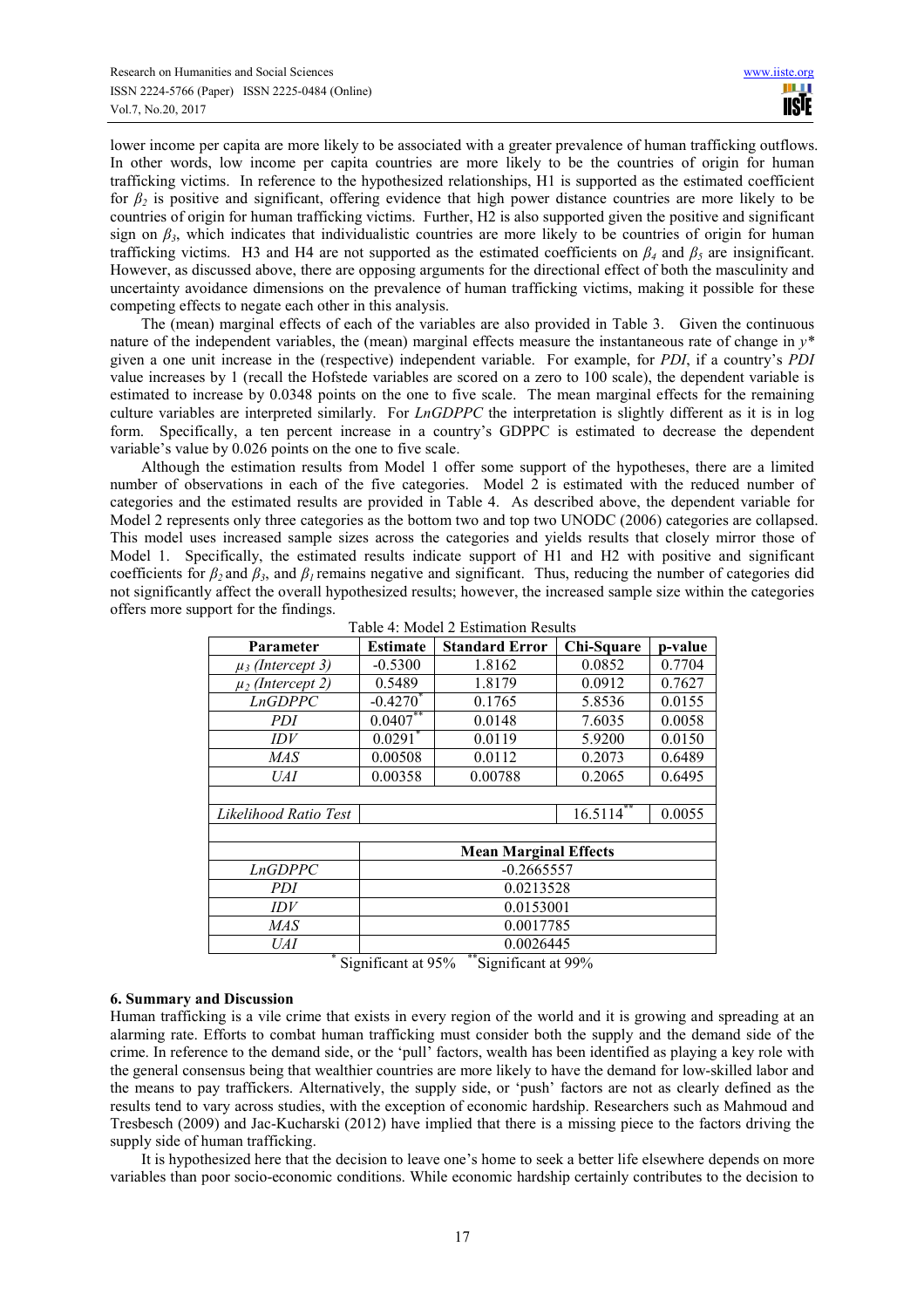migrate, it is argued that the individual decision is affected by cultural values. As discussed above, cultural values have been empirically linked to work values and decision making and, logically, must come into play as one considers the possibility of migrating in search of a better life. Specifically, does the cultural environment support and even encourage individual achievement and economic success? Will the individual be supported or shunned for leaving their homeland? As most individuals contemplate significant life decisions, how their decision will be perceived and supported by their community tends to factor into the decision process.

Using Hofstede's four dimensions of national culture, the effect of culture on human trafficking outflows is empirically tested. Controlling for economic development, two of the four cultural dimensions – power distance and individualism – significantly affected the trafficking outflow from a country. The results suggest that countries with poorer economic conditions that have a high degree of the power distance and individualism within their cultures are more likely to be the originating countries of human trafficking victims. In other words, individuals coming from less developed countries with greater power distance and individualism are more likely to make the decision to migrate in search of a better life. As discussed above, a state of economic hardship clearly creates the conditions in which individuals will consider the possibility of migrating, but it is argued here that other cultural and social values impact this decision and this study provides empirical evidence to this end.

#### *6.1 Policy Implications*

Human trafficking is especially difficult to combat given the clandestine nature of the crime, the difficulties victims face in reporting it, and a general lack of awareness of the crime. Sigmon (2008) notes that most people are unaware of the crime and believe that the atrocities of human trafficking such as forced labor and servitude are practices of the past and do not exist in modern day. This lack of awareness, as Sigmon (2008) discusses, exacerbates efforts to fight the crime in two ways. First, general ignorance of the crime increases the vulnerability of the populations who are targeted by traffickers as they are less likely to be on guard against the possibility of being lured into a trap. Second, a general ignorance of the crime also makes the identification of the crime more difficult as members of the community are less likely to recognize the signs of potential victims. Further, Adepoju (2005), Logan, Walker, and Hunt (2009), and Sigmon (2008) all discuss ignorance of the crime as one of the main obstacles in fighting the crime.

 In reference to policy implications, it is suggested that policy makers develop educational campaigns to create awareness of the crime; however, in order to be most effective, these campaigns need to address the underlying cultural values and attitudes that are inherent within the region. As discussed above, cultural values can impact an individual's beliefs that questionable practices are actually ethical and make them less likely to be able to identify or be aware of a variety of crimes, including human trafficking. Further, the results of this study suggest that those living in high power distance and individualistic societies are more prone to migrate and fall victim to traffickers and educational campaigns need to take into consideration these underlying factors in their messaging. In sum, it is suggested that educational campaigns that are tailored to the underlying cultural values and norms within a country can be instrumental in slowing the supply side of human trafficking.

#### *6.2 Limitations*

Finally, it should be noted that this analysis is not without its limitations. First, although Hofstede's national cultural dimensions have been used extensively in the literature to proxy culture and there is empirical evidence to suggest that these dimensions are valid, it should be noted that any quantitative measure of qualitative values cannot be constructed perfectly and these measures should be considered as estimates. Second, reliable human trafficking data is very difficult to obtain given the hidden nature of the crime, the difficulties victims face in reporting the crime, and the general lack of public awareness of the crime. While the UNODC's human trafficking incident reporting scales have been used in many previous studies, it should be noted that any measure of human trafficking should be considered an estimate of a true, but unknown value. Finally, and perhaps most importantly, the data for this study is available for a relatively small number of countries, which yielded small sample sizes across the categories. While Model 2 is estimated in an effort to increase the sample size across the categories and the results generally supported the hypotheses, it should be noted that even in Model 2, the sample size was relatively small. The results of this study should be considered in the light of these limitations.

In sum, human trafficking is a global crisis that requires a global effort to stop its spread and free its victims. In this vein, future research is needed to further explore the drivers, or the supply-side, of human trafficking. A greater awareness of the underlying drivers of human trafficking in different global communities - those that vary in regard to economic, political, and geographic conditions as well as social and cultural norms – is needed to better target potential victims with educational campaigns. Through such targeted educational campaigns, the supply-side of human trafficking can be slowed. As Agbu (2003) pointedly states, human trafficking is the 'commercialization of humanity' and it includes practices most would deem intolerable. By recognizing the role that culture plays in human trafficking, we are better equipped to fight the crime. Nonetheless, to the best of the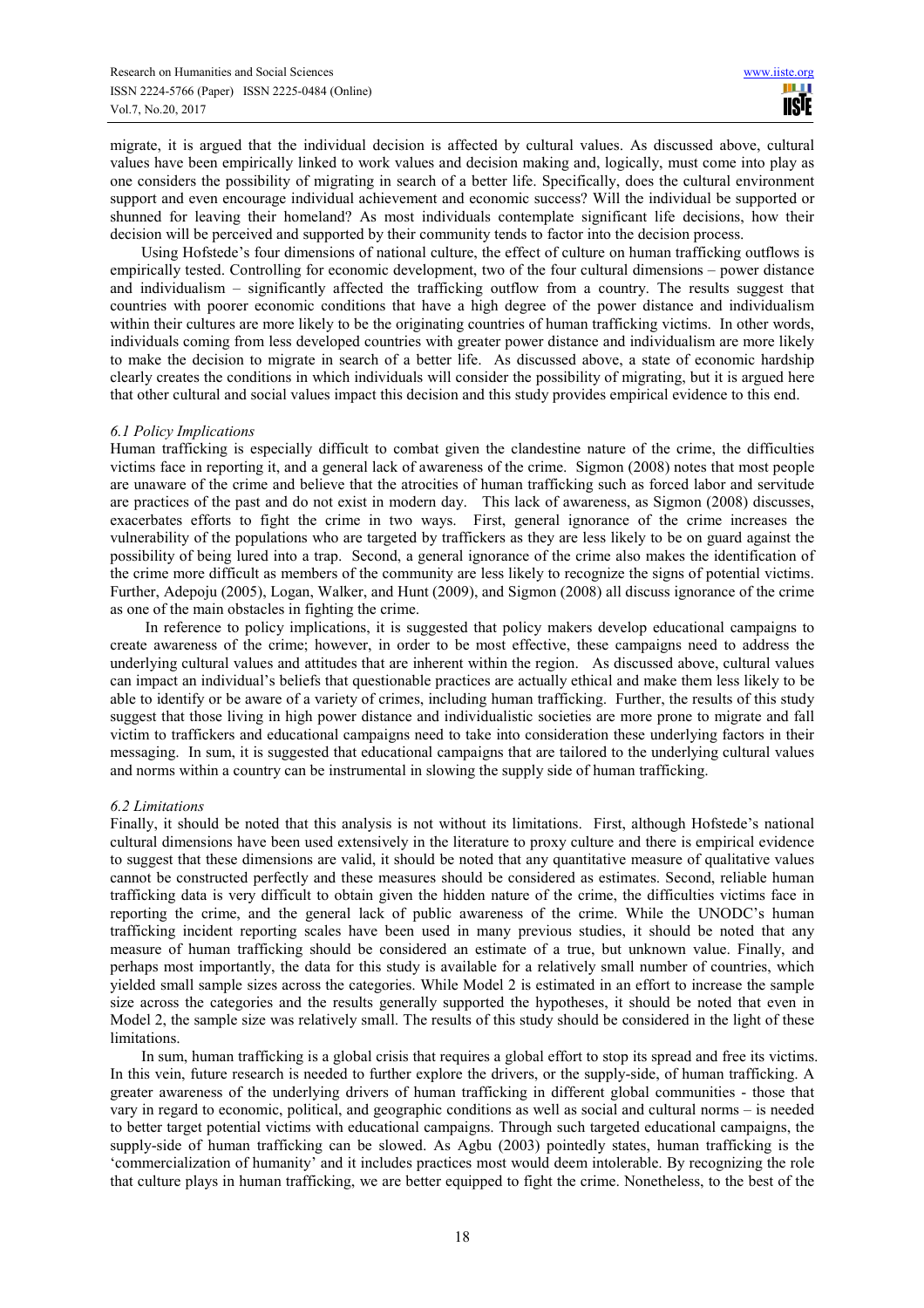authors' knowledge, this is the first study to consider the impact of culture on the supply side of human trafficking and future research is needed to test the robustness of these results and further explore other supplyside drivers.

#### **7. References**

- Adepoju, A. (2005), Review of research and data on human trafficking in sub-Saharan Africa", *International Migration*, Vol. 43 No 1/2, pp. 75 – 98.
- Agbu, O. (2003), "Corruption and human trafficking: The Nigerian case", *West Africa Review*, Vol. 4, No. 1, pp. 1- 13.
- Aronowitz, Alexis A. (2009). Human Trafficking, Human Misery. Praeger Publishers, Westport, CT.
- Bales, K. (2007), "What predicts human trafficking", *International Journal of Comparative and Applied Criminal Justice*, Vol. 31, No. 2, pp. 269-279.
- Brett, J. M. and Okumura, T. (1998), "Inter- and intracultural negotiation: US and Japanese negotiators", *Academy of Management Journal*, Vol. 41, No. 5, pp. 495–510.
- Cho, S-Y. (2015), "Modeling for determinants of human trafficking: An empirical analysis", *Social Inclusion*, Vol. 3, No. 1, pp. 2 – 21.
- Cohen, J. R., Pant, L.W. and Sharp, D.J. (1996), "A Methodological Note on Cross-cultural Accounting Ethics Research", *International Journal of Accounting,* Vol. 31**,** pp. 55–66.
- Drogendijk, R. and Slangen, A. (2006), "Hofstede, Schwartz, or managerial perceptions? The effects of different cultural distance measures on establishment mode choices by multinational enterprises", *International Business Review,* Vol. 15, pp. 361 – 380.
- Fernández, R. and Fogli, A. (2005), "Culture: an Empirical Investigation of Beliefs, Work, and Fertility, NBER WP 11268, available at http://www.nber.org/papers/w11268 (January 21, 2016).
- Gajic-Veljanoski, O. and Stewart, D. E. (2007), "Women trafficked into prostitution: Determinants, human rights and health needs", *Transcultural Psychiatry*, Vol. 44, No. 3, pp. 338-359.
- Getz, K.A. and Volkema, R. J. (2001), "Culture, Perceived Corruption, and Economics," *Business & Society*, Vol. 40, No. 1, pp. 7 -30.
- Granato, J., Inglehart, R., and Leblang, D. (1996), "The Effect of Cultural Values on Economic Development; Theory, Hypotheses, and Some Empirical Tests," *American Journal of Political Science*, Vol. 40, No. 3; pp. 607-631.
- Goldschmidt, N. (2006), "Culture and Economics," *Intereconomics*, July/August, pp. 176-199.
- Guiso, L., Sapienza, P., and Zingales, L. (2006), "Does Culture Affect Economic Outcomes?" NBER Working Paper No. 11999, available at http://www.nber.org/papers/w11999 (January 15, 2016).
- Hofstede, G., Hofstede G.J., and Minkov, M. (2010), *Cultures and Organizations: Software of the Mind: Intercultural Cooperation and Its Importance for Survival.* USA: McGraw-Hill.
- Hofstede, G. (1980), *Culture's Consequences: International Differences in Work-related Values*. Beverly Hills, CA: Sage.
- Husted, B.W. (2000), "The Impact of National Culture on Software Piracy," *Journal of Business Ethics*, Vol. 26; pp. 197-211.
- Jac-Kucharski, A. (2012), "The determinants of human trafficking: A US case study", *International Migration*, Vol. 50, No. 6, pp. 150 – 165.
- Kroeber, A. L. and Kluckhohn, C. (1952), "Culture: A Critical Review of Concepts and Definitions", *Peabody Museum Papers,* Vol 42, pp. 12–22.
- Logan, T. K., Walker, R., and Hunt, G. (2009), "Understanding human trafficking in the United States", *Trauma, Violence, & Abuse,* Vol. 10, No. 1, pp. 3 – 30.
- Mahmoud, T. O. and Trebesch, C. (2009), "The economic drivers of human trafficking: Micro-Evidence from five Eastern European countries", Kiel Working Paper No. 1480, February, 2009, available at http://www.econstor.eu/bitstream/10419/39939/1/38\_trebesch.pdf (January 5, 2016).
- Parboteeah, K. P., Bronson, J.W., and Cullen, J.B. (2005), "Does National Culture Affect Willingness to Justify Ethically Suspect Behaviors?", *International Journal of Cross Cultural Management*, Vol. 5, No. 2, pp. 123 – 138.
- Ralston, D.A., Holt, D.H., Terpstra, R.H., and Kai-Cheng, Y. (1997), "The Impact of National Culture an Economic Ideology on Managerial Work Values: A Study of the United States, Russia, Japan, and China", *Journal of International Business Studies,* Vol. 28, No. 1, pp. 177 – 207.
- Rao, S. and Presenti, C. (2012), "Understanding human trafficking origin: A cross-country empirical analysis", *Feminist Economics*, Vol. 18, No. 2, pp. 231-263.
- Sagie, A., Elizur, D. and Yamauchi, H. (1996a), "The Structure and Strength of Achievement Motivation: A Cross-Cultural Comparison", *Journal of Organizational Behavior*, Vol. 17, No. 5, pp. 431-444.
- Sagie, A., Elizur, D., and Koslowsky, M. (1996b), "Work Values: A Theoretical Overview and a Model of Their